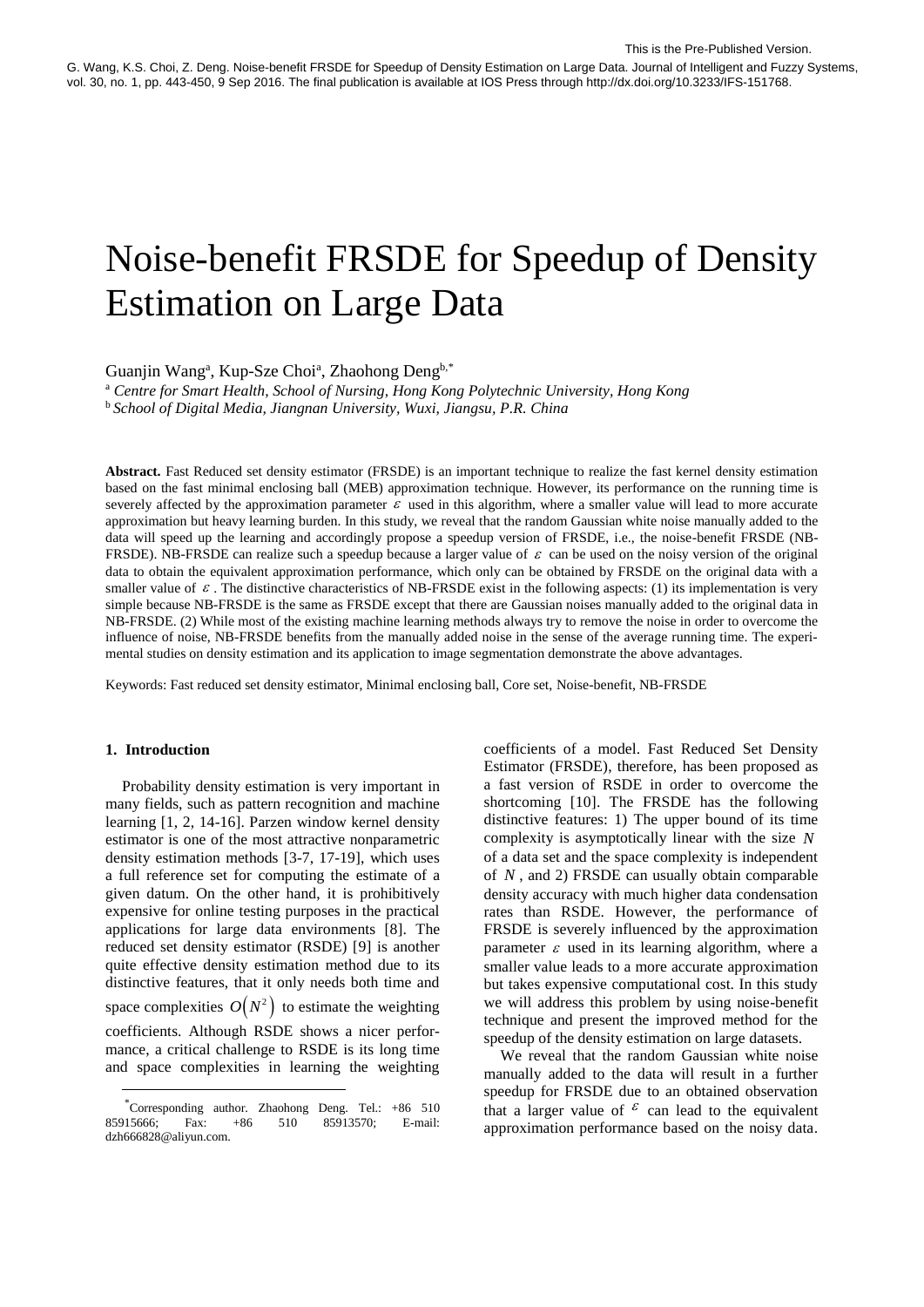This only can be obtained by FRSDE with a smaller value of  $\epsilon$  on the original data. Based on the above observation, a noise-benefit FRSDE (NB-FRSDE) algorithm is proposed. The NB-FRSDE can be implemented in a very simple way because it is the same as FRSDE except that the Gaussian noises are added to the original data. Moreover, NB-FRSDE can benefit from the noise added manually in the sense of the average running time, which is very different from the most of the existing machine learning methods which always try to suppress the influence of noise. The experimental studies on density estimation and the application to image segmentation will demonstrate the above advantages.

The rest of this paper is organized as follows. Section 2 describes RSDE and FRSDE in brief. In section 3, the noise-benefit FRSDE is proposed to obtain a speedup version of FRSDE. Experimental studies are reported in Section 4, and conclusions are given in the last section.

## **2. RSDE and FRSDE**

## *2.1. RSDE*

RSDE was first proposed in [9] for kernel density estimation. The general form of a kernel density estimator can be denoted as  $\hat{p}(\mathbf{x}; h, \gamma) = \sum_{i=1}^{N} \gamma_i K_h(\mathbf{x}, \mathbf{x}_i)$  based on a given dataset  $S = {\mathbf{x}_1, \dots, \mathbf{x}_N} \in R^d$ , with  $K_h(\mathbf{x}, \mathbf{x}_i)$  as the kernel function. The solution of RSDE can be described as a QP problem with the following form:

$$
\underset{\gamma}{\text{argmax}} \ 2\gamma^T \mathbf{p} - \gamma^T \mathbf{C} \gamma
$$
\n
$$
\gamma \quad \text{(1)}
$$
\n
$$
s.t. \ \gamma^T \mathbf{1} = 1, \ \gamma_i \ge 0, \ \forall \ i
$$

In Eq.(1), **C** is a 
$$
N \times N
$$
 matrix with  
\n $C(\mathbf{x}_i, \mathbf{x}_j) = \int_{R^d} K_h(\mathbf{x}; \mathbf{x}_i) K_h(\mathbf{x}; \mathbf{x}_j) d\mathbf{x}$ ; **p** is a  $N \times 1$   
\nvector of Parzen density estimates with  
\n $p(\mathbf{x}_i) = \frac{1}{N} \sum_{j=1}^N K_h(\mathbf{x}_i, \mathbf{x}_j)$ , i.e.,  $\mathbf{p} = \mathbf{K}_h \mathbf{1}_N$ , where  
\n $\mathbf{1}_N$  is the  $N \times 1$  vector whose elements are all  $1 / N$ ;  
\n1 is the  $N \times 1$  vector whose elements are all 1. Although  
\nthe exact shape of the Kernel function does not  
\naffect the approximation greatly a lot, Gaussian den-  
\nsity function  $G_h(\mathbf{x}, \mathbf{x}_i)$  is the most adopted kernel  
\nfunction. When  $G_h(\mathbf{x}, \mathbf{x}_i)$  is adopted,

$$
C(\mathbf{x}_i, \mathbf{x}_j) = \int_{R^d} K_h(\mathbf{x}; \mathbf{x}_i) K_h(\mathbf{x}; \mathbf{x}_j) d\mathbf{x}
$$
 can be direct-

ly denoted as  $G_{2h}(\mathbf{x}_i, \mathbf{x}_j)$ , which results in the easier computation for **C** . By solving the above QP problem, the final density estimator can be represented as

$$
\widehat{p}(\mathbf{x};h,\boldsymbol{\gamma}) = \sum_{m=1}^{M} \gamma_m K_h(\mathbf{x},\mathbf{x}_m)
$$
\n(2)

with  $\mathbf{x}_m \in S_r$ , where  $S_r = \{ \mathbf{x}_i \mid \gamma_i > 0, i = 1, 2, \dots, N \}$  is the reduced set of RSDE and  $M = |Sr|$  is the size of the reduced data.

### *2.2. FRSDE*

RSDE is very time consuming on large datasets. In [10], the fast version on large datasets, i.e., FRSDE, is proposed by using the MEB approximation strategy and the core-set technique.

(a) *Core-set-based MEB approximation*

A ball can be denoted as  $B(c, R)$  with center and radius as  $c$  and  $R$ , respectively. Given a data set  $S = {\mathbf{x}_1, \dots, \mathbf{x}_N} \in R^d$ , the minimum enclosing ball of *S* can be denoted as MEB( *S* ) , which is the smallest ball that contains all the data in *S* . The MEB can be solved by the following constrained optimization problem:

$$
\underset{\mathbf{c}, R}{\text{argmin}} R^2
$$
\n
$$
s.t. \quad (\mathbf{x}_i - \mathbf{c})^T (\mathbf{x}_i - \mathbf{c}) \le R^2, \quad \forall \mathbf{x}_i \in S .
$$
\n(3)

Many machine learning methods are related to MEB. In order to investigate the relationship between the MEB problem and kernel methods, Tsang *et al* [11] extended the MEB to the Center-Constrained minimal enclosing ball (CCMEB). The CCMEB

problem can be expressed as  
\n
$$
\underset{\mathbf{c}, R}{\text{argmin }} R^2
$$
\n
$$
s.t. \ (\varphi(\mathbf{x}_i) - \mathbf{c})^T (\varphi(\mathbf{x}_i) - \mathbf{c}) + \delta_i^2 \le R^2, \ \forall \ i
$$
\n(4)

The dual of (6) is a QP problem as follows.  
argmax<sub>a</sub> 
$$
\mathbf{a}^T \left( diag(\mathbf{K}) + \Delta \right) - \mathbf{a}^T \mathbf{K} \mathbf{a}
$$
 (5)

$$
s.t. \quad \boldsymbol{\alpha}^T \mathbf{1} = 1, \quad \alpha_i \geq 0, \quad \forall \ i
$$

with

$$
\Delta = \left[\delta_1^2, \cdots, \delta_N^2\right]^T \ge 0
$$
\n(6)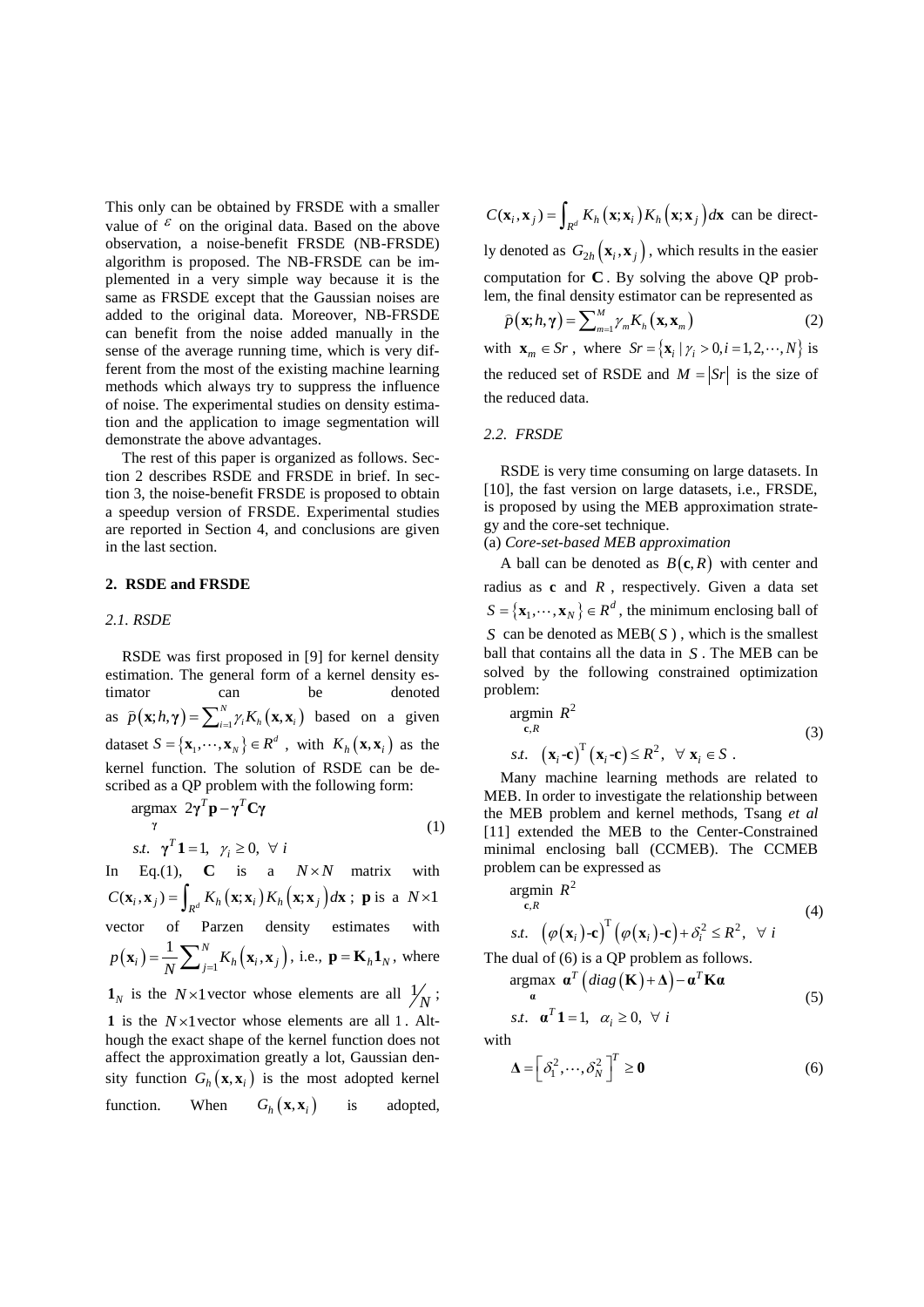Since arbitrary multiple of  $\mathbf{a}^T \mathbf{1}$  added to the objective function will not affect the optimal solution, for an arbitrary  $\eta \in R$ , (5) yields the same optimal  $\alpha$  as

$$
\underset{\mathbf{a}}{\operatorname{argmax}} \quad \mathbf{a}^T \left( \operatorname{diag} \left( \mathbf{K} \right) + \Delta - \eta \mathbf{1} \right) - \mathbf{a}^T \mathbf{K} \mathbf{a} \tag{7}
$$
\n
$$
\text{s.t.} \quad \mathbf{a}^T \mathbf{1} = 1, \ \alpha_i \ge 0, \ \forall \ i \tag{7}
$$

For the MEB problem, an important advance is that it can be solved by using the fast core-set-based approximation algorithm [12-14], aiming at returning a good approximate solution for the MEB problem. Given a  $\varepsilon > 0$ , a ball  $B(c,(1+\varepsilon)R)$  is called an  $(1+\varepsilon)$  *–approximation* of MEB(S) if  $R \le R_{\text{MEB}(S)}$ and  $S \subset B(c,(1+\varepsilon)R)$ . It has been found that solving the MEB on a subset, called the *core-set*, *Q* from *S* , can often return an accurate and efficient approximation solution [14]. A breakthrough on achieving such an  $(1+\varepsilon)$ -approximation was obtained by using the following iterative scheme [12]: At the *t* th iteration, the current estimate  $B(c_t, R_t)$  is expanded by including the farthest point outside the  $(1+\varepsilon)$ ball  $B(c_t, R_t)$  and this operation is repeated until all the points in S are covered by  $B(c_t, (1+\varepsilon)R_t)$ . Although this strategy is simple, a surprising property is revealed that the maximal number of iterations and the size of the final core-set depend only on  $\varepsilon$ , which are not related to the dimensional number or the size of a dataset [14].

## (b) *MEB approximation based FRSDE*

According to the core-set based MEB fast approximation technique, the FRSDE is proposed based on the relationship between RSDE and CCMEB problems [10]. Let us observe the relationship between RSDE formulated in (1) and CCMEB problem formulated in (7). For (1), let

$$
\Delta = -diag\left(C\right) + 2p + \eta \mathbf{1} \tag{8}
$$

with  $\eta \ge 0$  as a much larger constant such that  $\Delta \ge 0$ .

Then (1) is equivalent to the following formulation.  
\n
$$
\arg \max_{\gamma} \gamma^{T} (diag(\mathbf{C}) + \Delta - \eta \mathbf{1}) - \gamma^{T} \mathbf{C} \gamma
$$
\n
$$
\gamma
$$
\n(9)  
\n
$$
s.t. \gamma^{T} \mathbf{1} = 1, \alpha_{i} \ge 0, \forall i
$$

By comparing (9) with (7), it is found that they have the same expressions when  $K = C$ . Thus, a significant conclusion on RSDE is that it can be taken as a special MEB problem, i.e. the CCMEB problem. The important finding implies that the core-set based fast

MEB approximation technique is highly useful to develop efficient algorithms for RSDE including the corresponding FRSDE. The algorithm FRSDE in [10] can be described in brief below.

| [10] Call De described in Drier Delow. |                                                                                                          |  |  |  |  |
|----------------------------------------|----------------------------------------------------------------------------------------------------------|--|--|--|--|
|                                        | Algorithm FRSDE: Fast reduced sets density estima-                                                       |  |  |  |  |
| tor                                    |                                                                                                          |  |  |  |  |
| Inputs:                                | Data set $S$ , the approximation parameter<br>$\varepsilon$ , a much larger positive constant $\eta$ and |  |  |  |  |
|                                        | the kernel width $h$ .                                                                                   |  |  |  |  |
| Outputs:                               | Core set $Q$ , reduced set $Sr$ and the                                                                  |  |  |  |  |
|                                        | weight coefficients vector $\gamma$ of density                                                           |  |  |  |  |
|                                        | function $\hat{p}(\mathbf{x})$ .                                                                         |  |  |  |  |
| Training procedure:                    |                                                                                                          |  |  |  |  |
| Step 1:                                | Initialize $Q_0$ , $\mathbf{c}_0$ , and $R_0$ . Set the itera-                                           |  |  |  |  |
|                                        | tion number $t = 1$ .                                                                                    |  |  |  |  |
| Step 2:                                | If there is no training point $x$ in the ex-<br>tended feature space such that x falls                   |  |  |  |  |
|                                        | outside the $(1+\varepsilon)$ -ball $B(c_t,(1+\varepsilon)R_t)$ ,                                        |  |  |  |  |
|                                        | go to Step 6.                                                                                            |  |  |  |  |
| Step 3:                                | Find $x$ such that it is farthest away from<br>$\mathbf{c}_t$ in the extended feature space. Set         |  |  |  |  |
|                                        | $Q_{t+1} = Q_t \cup \{\mathbf{x}\}.$                                                                     |  |  |  |  |
| Step 4:                                | Find the new CCMEB, i.e., MEB $(Q_{t+1})$                                                                |  |  |  |  |
|                                        | in the extended feature space and then set                                                               |  |  |  |  |
|                                        | ${\bf c}_{t+1} = {\bf c}_{\text{MEC}(Q_{t+1})}$ and $R_{t+1} = R_{\text{MEC}(Q_{t+1})}$ .                |  |  |  |  |
| Step $5:$                              | Let $t = t + 1$ and go to Step 2                                                                         |  |  |  |  |
| Step 6:                                | Terminate the training procedure and<br>return the obtained outputs.                                     |  |  |  |  |

## **3. Noise-Benefit FRSDE for the Speedup**

In this study, we will reveal that the random Gaussian white noise manually added to the data can result in a further speedup for FRSDE. The details are presented below.

Let  $\tilde{\mathbf{x}} = \mathbf{x} + n(\mathbf{x})$  be the corresponding noisy data point to the original data point **x** . When the common Gaussian kernel function is adopted for FRSDE, its objective function based on the noisy dataset can be

expressed as follows.  
\n
$$
\underset{\gamma}{\operatorname{argmax}} 2\gamma^T \mathbf{p} - \gamma^T \mathbf{C} \gamma
$$
\n
$$
= \underset{\gamma}{\operatorname{argmax}} 2\sum_{i=1}^N \left( \frac{1}{N} \sum_{j=1}^N \frac{1}{\sqrt{2\pi} h^d} \exp\left( \frac{\|\tilde{\mathbf{x}}_i - \tilde{\mathbf{x}}_j\|^2}{2h^2} \right) \right) \gamma_i
$$
\n
$$
- \sum_{i=1}^N \frac{1}{\sqrt{2\pi} (\sqrt{2}h)^d} \exp\left( \frac{\|\tilde{\mathbf{x}}_i - \tilde{\mathbf{x}}_j\|^2}{4h^2} \right) \gamma_i \gamma_j
$$

Let the Gaussian white noise as the random variable with mean and standard deviation as 0 and  $\sigma$ , re-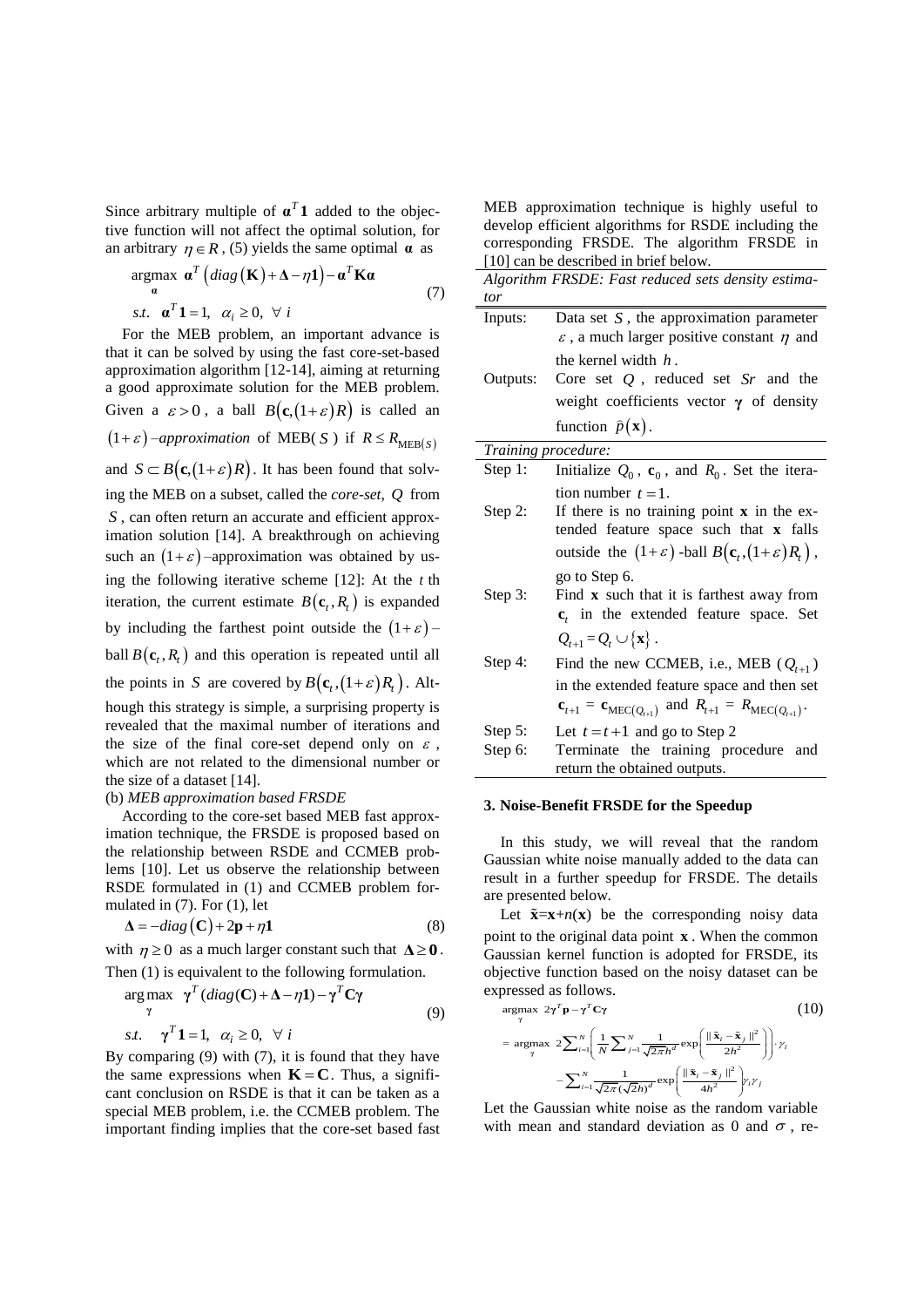spectively. Then the expectation  $E(|\mathbf{\tilde{x}}_i - \tilde{\mathbf{x}}_j|^2)$  can be computed as follows.

If 
$$
i \neq j
$$
  
\n
$$
E(|\mathbf{x}_i - \mathbf{x}_j|^2)
$$
\n
$$
= E(|\mathbf{x}_i - \mathbf{x}_j|^2 + 2(\mathbf{x}_i - \mathbf{x}_j)^T|
$$
\n
$$
= E(|\mathbf{x}_i - \mathbf{x}_j|^2 + 2(\mathbf{x}_i - \mathbf{x}_j)^T (n(\mathbf{x}_i) - n(\mathbf{x}_j)) + ||n(\mathbf{x}_i) - n(\mathbf{x}_j)||^2)
$$
\n
$$
= E(|\mathbf{x}_i - \mathbf{x}_j|^2) + 2E((\mathbf{x}_i - \mathbf{x}_j)^T (n(\mathbf{x}_i) - n(\mathbf{x}_j))) + E(|n(\mathbf{x}_i) - n(\mathbf{x}_j)||^2)
$$
\n
$$
= ||\mathbf{x}_i - \mathbf{x}_j||^2 + \sum_{k=1}^d E(n(x_k) - n(x_k))^2
$$
\n
$$
= ||\mathbf{x}_i - \mathbf{x}_j||^2 + \sum_{k=1}^d E(n(x_k)^2) + \sum_{k=1}^d (n(x_k)^2)^2 + 2\sum_{k=1}^d E(n(x_k)n(x_k)
$$
\n
$$
= ||\mathbf{x}_i - \mathbf{x}_j||^2 + 2||\mathbf{\sigma}||^2
$$
\ntherefore  $\mathbf{\sigma}_i$  Otherwise,

where  $\sigma = [\sigma_1, \ldots, \sigma_d]$  $E(|\tilde{\mathbf{x}}_i - \tilde{\mathbf{x}}_j||^2) = E(|\tilde{\mathbf{x}}_i - \tilde{\mathbf{x}}_i||^2) = \mathbf{0}.$ 

Based on the noisy data with the random Gaussian noise, the expectation of the objective can be expressed as follows.

$$
\underset{\gamma}{\operatorname{argmax}} \ \mathbf{E}\left(2\gamma^T \mathbf{p} - \gamma^T \mathbf{C} \gamma\right) \ns.t. \ \gamma^T \mathbf{1} = 1, \ \gamma_i \ge 0, \ \forall \ i
$$
\n
$$
\mathbf{I} = \gamma_i \quad \mathbf{I} = \mathbf{I} \tag{12}
$$

Since 
$$
\sum_{i=1}^{N} \frac{1}{\sqrt{2\pi}h^d} \cdot \gamma_i = \frac{1}{\sqrt{2\pi}h^d}
$$
, which is a con-

$$
\text{stant, we can have} \\ \underset{\gamma}{\text{argmax}} \mathbb{E}\left[2\gamma^T \mathbf{p} - \gamma^T \mathbf{C}\gamma\right] \\ = \underset{\gamma}{\text{argmax}} \mathbb{E}\left[2\sum_{i=1}^N \left(\frac{1}{N} \sum_{j=1}^N \frac{1}{\sqrt{2\pi}h^d} \exp\left(-\frac{\|\tilde{\mathbf{x}}_i - \tilde{\mathbf{x}}_j\|^2}{2h^2}\right)\right], \gamma_i \\ - \sum_{i=1}^N \sum_{j=1}^N \frac{1}{\sqrt{2\pi}(\sqrt{2}h)^d} \exp\left(-\frac{\|\tilde{\mathbf{x}}_i - \tilde{\mathbf{x}}_j\|^2}{4h^2}\right) \gamma_i\gamma_j\right] \\ = \underset{\gamma}{\text{argmax}} \exp\left(-\frac{\|\mathbf{G}\|^2}{2h^2}\right) \left[\exp\left(-\frac{\|\mathbf{G}\|^2}{2h^2}\right) 2\sum_{i=1}^N \left(\frac{1}{N} \sum_{j=1}^N \frac{1}{\sqrt{2\pi}h^d} \exp\left(\frac{\|\mathbf{x}_i - \mathbf{x}_j\|^2}{2h^2}\right)\right], \gamma_i\right] \\ + \sum_{i=1}^N \frac{1}{\sqrt{2\pi}(\sqrt{2}h)^d} \exp\left(-\frac{2\|\mathbf{G}\|^2}{4h^2}\right) \gamma_i^2 \\ = \underset{\gamma}{\text{argmax}} \left[\exp\left(-\frac{\|\mathbf{G}\|^2}{2h^2}\right) 2\gamma^T \mathbf{p} - \gamma^T \mathbf{C}\gamma\right] + \sum_{i=1}^N \frac{1}{\sqrt{2\pi}(\sqrt{2}h)^d} \gamma_i^2 \\ = \underset{\gamma}{\text{argmax}} \left[\exp\left(-\frac{\|\mathbf{G}\|^2}{2h^2}\right) 2\gamma^T \mathbf{p} - \gamma^T \mathbf{C}\gamma\right] + \sum_{i=1}^N \frac{1}{\sqrt{2\pi}(\sqrt{2}h)^d} \gamma_i^2
$$

Eq.(13) can be equivalently expressed as the following compact form.

compact form.  
\n
$$
\underset{\gamma}{\operatorname{argmax}} \quad 2\gamma^T \cdot \exp\left(-\frac{\|\boldsymbol{\sigma}\|^2}{2h^2}\right) \mathbf{p} - \gamma^T \mathbf{C} \gamma + R(\gamma)
$$
\n
$$
s.t. \quad \gamma^T \mathbf{1} = 1, \quad \gamma_i \ge 0, \quad \forall \ i
$$
\n(14)

where  $R(\gamma) = \sum_{i=1}^{N} \frac{1}{\sqrt{2\pi} \sqrt{2\pi} \sqrt{2}} \gamma_i^2$ 1  $f(\gamma) = \sum_{i=1}^N \frac{1}{\sqrt{2\pi}}$  $\sum_{i=1}^N \frac{1}{\sqrt{2\pi}(\sqrt{2}h)}$  $R(\gamma) = \sum_{i=1}^{\infty} \frac{1}{\sqrt{2\pi} (\sqrt{2}h)^d} \gamma_i$  $\gamma$ ) =  $\sum_{i=1}^{N} \frac{1}{\sqrt{2\pi}(\sqrt{2}h)^d} \gamma_i^2$  is a regulariza-

tion term. The regularization term usually can improve the generalization ability of the model. So let us observe other terms in (14) in a qualitative way. Let

$$
\tilde{\mathbf{\Delta}} = -diag\left(\mathbf{C}\right) + exp\left(-\frac{\|\mathbf{\sigma}\|^2}{2h^2}\right)2\mathbf{p} + \eta \mathbf{1}
$$
 (15)

where  $\eta \ge 0$  is a much larger constant such that

$$
\Delta \ge 0.
$$
 Then (14) can be written as  
argmax<sub>a</sub>  $\gamma^T \left( diag\left(\mathbf{C}\right) + \tilde{\Delta} - \eta \mathbf{1} \right) - \gamma^T \mathbf{C} \gamma + R(\gamma)$   
as.t.  $\gamma^T \mathbf{1} = 1$ ,  $\alpha_i \ge 0$ ,  $\forall i$  (16)

Now, we have a comparison on the MEB obtained by using the core-set based fast approximation technique based on the original dataset and the noisy dataset. In Fig. 1, the MEB and CCMEB obtained on the original dataset and the CCMEB obtained on the noisy dataset (called CCMEB\_noise for simplicity) by FRSDE are shown. The extended part of the CCMEB and CCMEB\_noise are as follows.

CCMEB:

$$
\Delta = -diag(\mathbf{C}) + 2\mathbf{p} + \eta \mathbf{1} = [\delta_1^2, \cdots, \delta_N^2]
$$
 (17.a)

CCMEB\_noise:

$$
\tilde{\mathbf{\Delta}} = -diag\left(\mathbf{C}\right) + exp\left(-\frac{\|\mathbf{\sigma}\|^2}{2h^2}\right)2\mathbf{p} + \eta \mathbf{1}
$$
\n
$$
= [\delta_1'^2, \cdots, \delta_N'^2]
$$
\n(17.5)



dataset and its noisy version

Comparing (17.a) and (17.b), we can find  $\delta_1^2 < \delta_N^2$ . It indicates that FRSDE on the noisy dataset is able to get a more compact ball than that obtained on the original dataset with the same values of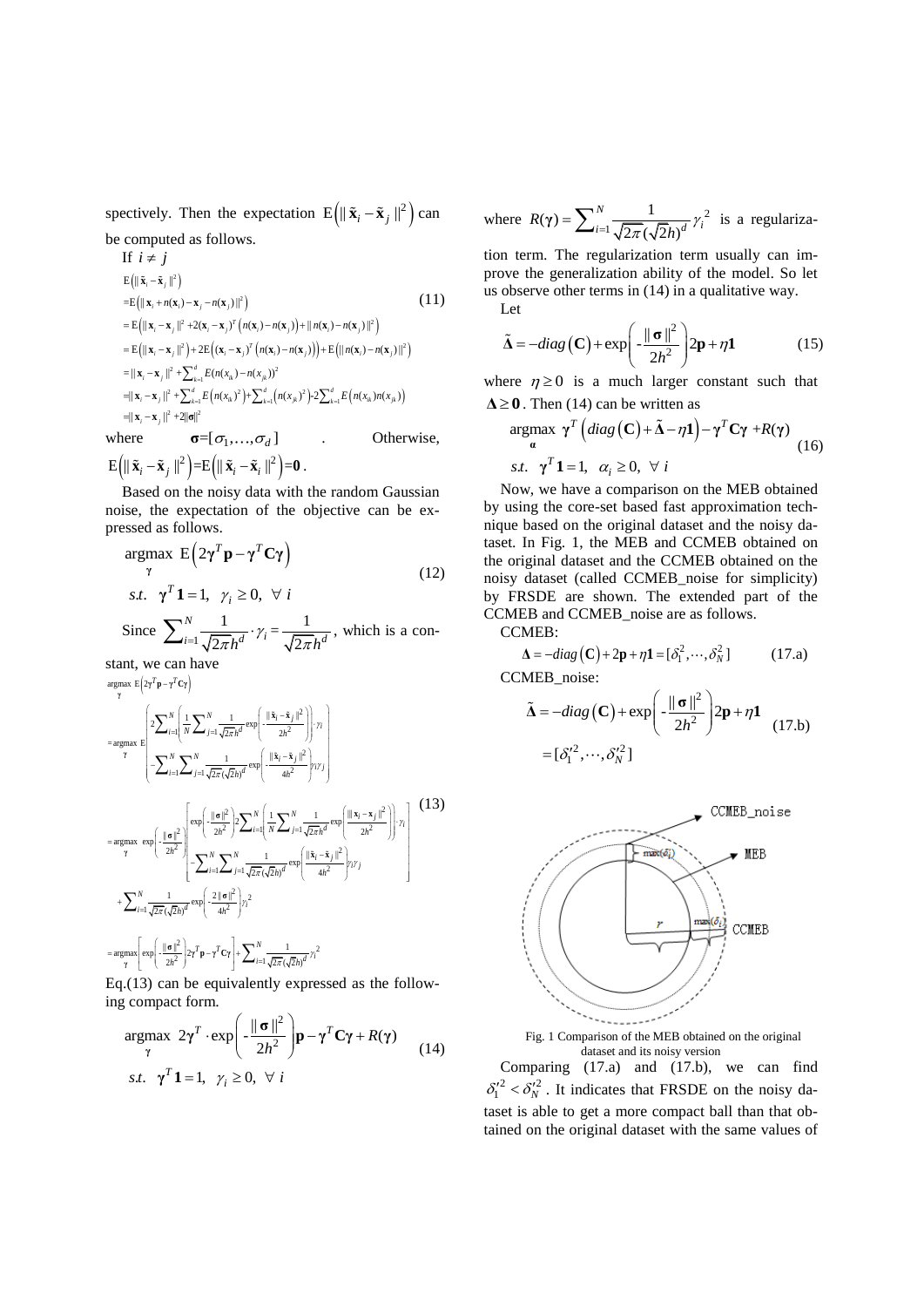the approximation parameter  $\varepsilon$ . Thus if a larger value is set for the approximation parameter  $\varepsilon$  on the noisy dataset, the more slack ball can be learned which is equivalent to the ball obtained by FRSDE on the original dataset. We reveal that the random Gaussian white noise added to the data will result in a fast learning since a much large value of  $\varepsilon$  can be adopted to obtain the equivalent approximation performance, which only can be obtained based on the original data with a smaller value of approximation parameter. More precisely, the smaller value of the approximation parameter  $\varepsilon$  will result in the longer learning time of FRSDE, so that a bigger value of this parameter can lead to a speedup of the solution to the MEB associated with the kernel density estimation. Thus, the noisy data based FRSDE will be faster than the original data based FRSDE in order to obtain the equivalent density estimation accuracy. Here, the noisy-benefit FRSDE is called NB-FRSDE in this study. In general, the proposed NB-FRSDE has the following distinctive characteristics.

(1) It is a simple implementation of FRSDE on the dataset with the Gaussian white noise added.

(2) The NB-FRSDE can benefit from the noise in the sense of the average running time, which is very different from the most of the existing machine learning methods that always try to remove the noise from the data in order to overcome the influence of noise.

### **4. Experimental studies**

In this section, in order to investigate the performance of NB-FRSDE, the experimental results on density estimation using two density estimators, i.e., FRSDE and NB-FRSDE, are compared and reported. In our experiments, two kinds of experiments are conducted. Firstly, the accuracy of density estimation is evaluated on different size of datasets. Secondly, the adopted algorithms are applied to image segmentation.

We use the following index, i.e., the accuracy of density estimation, denoted as *J*, to measure the density estimation accuracy, which is computed by the L2 error between the obtained density function and the real density function. Meanwhile, the running time, denoted as T, is also used to further evaluate the performance of the adopted algorithms.

In our experiments, the best Gaussian kernel width parameter is determined by 10 folds cross-validation strategy based on the log-likelihood criterion as in [9].

#### *4.1. Performance on Density Estimation*

The 1-D multi-modal benchmarking Gaussian density function in (18) is used in this experiment [9, 10]. Training sets of 1e3 to 1e6 data points are drawn from this distribution and two density estimators FRSDE and NB-FRSDE are fit to the data. A testing set of 1000 points is then drawn and the  $L_2$  testing errors of two estimators are computed. For the noisy data, 10 different datasets with the same extent of noise are generated based on the original noise-free dataset. In order to observe and compare the performances of FRSDE and NB-FRSDE, we take the approximation parameter  $\varepsilon$  as 2e-6 for FRSDE, and 3e-6 and 4e-6 for NB-FRSDE respectively. In other words, in order to verify the idea in the last section, we want to observe whether NB-FRSDE with a comparatively bigger  $\varepsilon$  on the noisy version of the original dataset is comparable in the sense of the average approximation accuracy of density estimation but faster in the sense of the average running time, when comparing with FRSDE with a comparatively smaller  $\varepsilon$  on the original dataset.

$$
p(x) = \frac{1}{8} \sum_{i=0}^{7} G_{h_i}(u_i, x),
$$
  
where  $h_i = \left(\frac{2}{3}\right)^i$  and  $u_i = 3(h_i - 1)$  (18)

In Tab.1 and 2, the comparison of the accuracy and training time are reported. From these results we can have the following observations and analysis.

(1) In Table 1, the accuracy obtained by FRSDE on the original dataset and the means and standard deviations (s.d for simplicity) of accuracy obtained by NB-FRSDE on the noisy datasets are compared. The results show that the obtained accuracies of both methods are comparative.

(2) In Table 2, the running time of FRSDE on the original dataset and the means and standard deviations of accuracies of NB-FRSDE on the noisy datasets is compared. The results on the average running time show that the NB-FRSDE is more efficient than FRSDE.

In general, while FRSDE and NB-FRSDE have the comparative performances on the accuracy of density estimation, the latter has an obvious advantage on the running time.

Table 1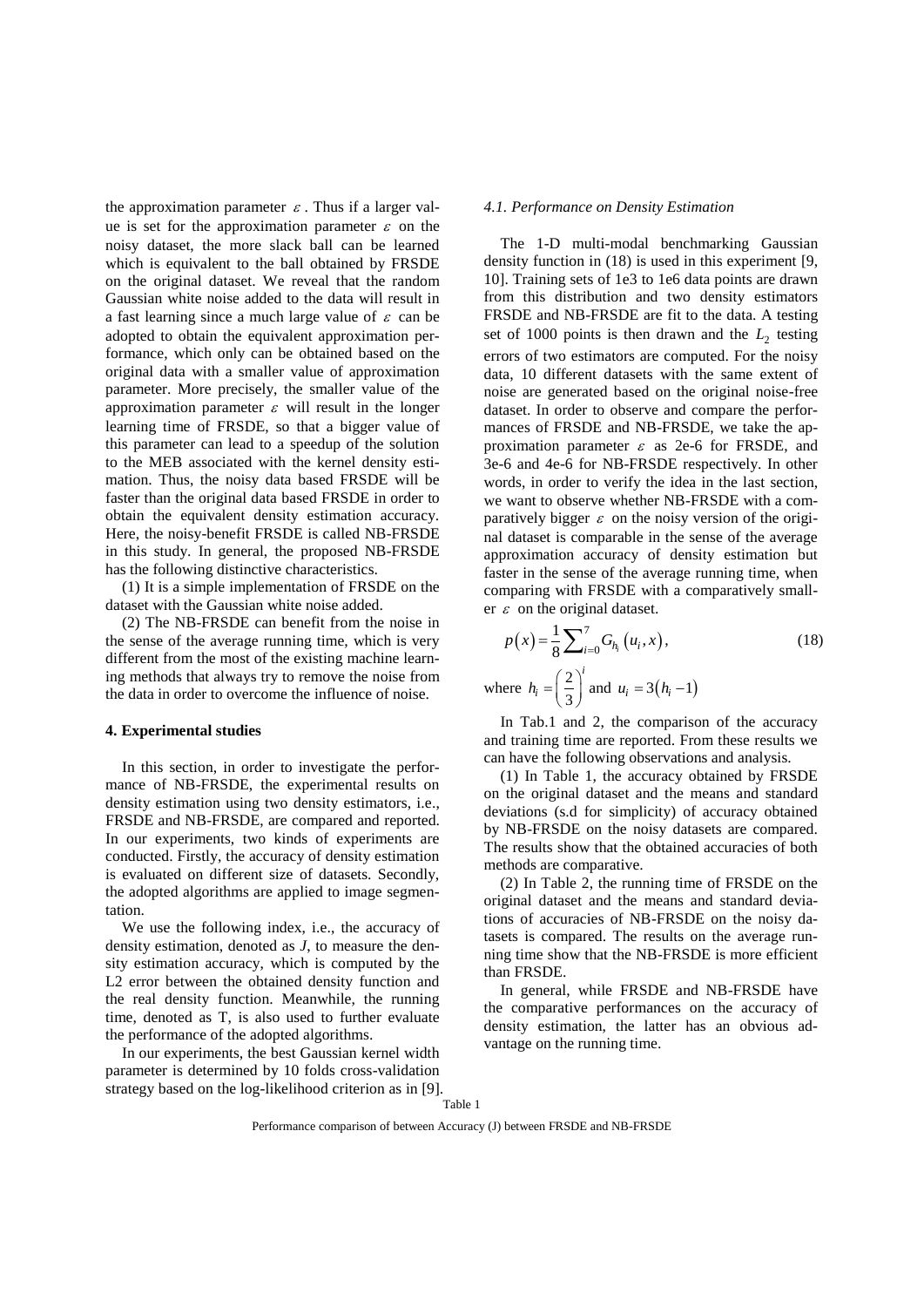|                 | Accuracy (J)                      |                                 |        |                   |        |                   |        |
|-----------------|-----------------------------------|---------------------------------|--------|-------------------|--------|-------------------|--------|
| <b>Size</b>     | <b>FRSDE</b><br>$\epsilon$ =2e-6) | NB-FRSDE ( $\varepsilon$ =3e-6) |        |                   |        |                   |        |
|                 |                                   | $\sigma = 0.05$                 |        | $( \sigma = 0.1)$ |        | $( \sigma = 0.2)$ |        |
|                 |                                   | mean                            | s.d    | mean              | s.d    | mean              | s.d    |
| 1e <sub>3</sub> | 0.0028                            | 0.0022                          | 0.0006 | 0.0014            | 0.0006 | 0.0013            | 0.0004 |
| 5e <sub>3</sub> | 0.0029                            | 0.0019                          | 0.0011 | 0.0019            | 0.0011 | 0.0015            | 0.0004 |
| 1e4             | 0.0025                            | 0.0015                          | 0.0010 | 0.0021            | 0.0010 | 0.0014            | 0.0002 |
| 5e4             | 0.0016                            | 0.0017                          | 0.0014 | 0.0019            | 0.0014 | 0.0013            | 0.0005 |
| 1e <sub>5</sub> | 0.0017                            | 0.0012                          | 0.0009 | 0.0018            | 0.0009 | 0.0018            | 0.0007 |
| 5e5             | 0.0013                            | 0.0017                          | 0.0003 | 0.0015            | 0.0003 | 0.0013            | 0.0005 |
| 1e6             | 0.0015                            | 0.0014                          | 0.0010 | 0.0017            | 0.0010 | 0.0011            | 0.0002 |
|                 | Accuracy (J)                      |                                 |        |                   |        |                   |        |
| <b>Size</b>     | <b>FRSDE</b>                      | NB-FRSDE ( $\varepsilon$ =4e-6) |        |                   |        |                   |        |
|                 | $\epsilon$ =2e-6)                 | $\sigma = 0.05$                 |        | $\sigma = 0.1$    |        | $( \sigma = 0.2)$ |        |
|                 |                                   | mean                            | s.d    | mean              | s.d    | mean              | s.d    |
| 1e <sub>3</sub> | 0.0028                            | 0.0022                          | 0.0012 | 0.0020            | 0.0014 | 0.0026            | 0.0012 |
| 5e3             | 0.0029                            | 0.0019                          | 0.0011 | 0.0021            | 0.0008 | 0.0019            | 0.0007 |
| 1e4             | 0.0025                            | 0.0015                          | 0.0008 | 0.0015            | 0.0009 | 0.0015            | 0.0007 |
| 5e4             | 0.0016                            | 0.0017                          | 0.0002 | 0.0017            | 0.0004 | 0.0017            | 0.0007 |
| 1e <sub>5</sub> | 0.0017                            | 0.0012                          | 0.0007 | 0.0014            | 0.0005 | 0.0012            | 0.0006 |
| 5e5             | 0.0013                            | 0.0017                          | 0.0003 | 0.0015            | 0.0007 | 0.0017            | 0.0007 |
| 1e6             | 0.0015                            | 0.0013                          | 0.0007 | 0.0014            | 0.0004 | 0.0014            | 0.0004 |

### Table 2

Performance comparison of running time between FRSDE and NB-FRSDE

|                 | Running time (T)  |                                 |        |                 |        |                   |        |  |
|-----------------|-------------------|---------------------------------|--------|-----------------|--------|-------------------|--------|--|
|                 | <b>FRSDE</b>      | NB-FRSDE ( $\varepsilon$ =3e-6) |        |                 |        |                   |        |  |
| <b>Size</b>     | $\epsilon$ =2e-6) | $\sigma = 0.05$                 |        | $( \circ =0.1)$ |        | $( \sigma = 0.2)$ |        |  |
|                 |                   | mean                            | s.d    | mean            | s.d    | mean              | s.d    |  |
| 1e <sub>3</sub> | 180.3684          | 0.9766                          | 0.9739 | 0.3705          | 0.0390 | 0.4134            | 0.0772 |  |
| 5e3             | 255.4984          | 0.8775                          | 0.2751 | 1.2074          | 0.5938 | 0.9984            | 0.0220 |  |
| 1e4             | 360.0659          | 1.3416                          | 0.5872 | 2.0436          | 0.4899 | 1.2870            | 0.6508 |  |
| 5e4             | 486.5983          | 1.7706                          | 0.7086 | 2.2744          | 0.4504 | 1.2792            | 0.5956 |  |
| 1e5             | 1506.657          | 1.6887                          | 0.0234 | 1.4391          | 0.4103 | 1.6302            | 0.0772 |  |
| 5e5             | 2588.274          | 1.9851                          | 0.4140 | 1.8135          | 0.0702 | 2.0124            | 0.0882 |  |
| 1e6             | 2421.759          | 2.3244                          | 0.8255 | 3.0732          | 0.7317 | 2.2230            | 0.0772 |  |
|                 | Running time (T)  |                                 |        |                 |        |                   |        |  |
|                 | <b>FRSDE</b>      | NB-FRSDE ( $\varepsilon$ =4e-6) |        |                 |        |                   |        |  |
| Size            | $\epsilon$ =2e-6) | $\sigma = 0.05$                 |        | $( \circ =0.1)$ |        | $( \sigma = 0.2)$ |        |  |
|                 |                   | mean                            | s.d    | mean            | s.d    | mean              | s.d    |  |
| 1e <sub>3</sub> | 180.3684          | 0.3432                          | 0.1141 | 0.2925          | 0.0603 | 0.3744            | 0.1416 |  |
| 5e3             | 255.4984          | 0.7831                          | 0.2232 | 0.8229          | 0.3515 | 0.8642            | 0.1367 |  |
| 1e4             | 360.0659          | 1.6505                          | 0.1100 | 1.6068          | 0.0422 | 1.3026            | 0.5405 |  |
| 5e4             | 486.5983          | 1.7940                          | 0.3315 | 1.4157          | 0.3978 | 1.7253            | 0.5436 |  |
| 1e5             | 1506.657          | 1.3603                          | 0.4775 | 1.8915          | 0.4343 | 1.8595            | 0.6592 |  |
| 5e5             | 2588.274          | 3.1044                          | 0.9153 | 1.8798          | 0.4949 | 2.0280            | 0.3885 |  |
| 1e6             | 2421.759          | 2.7424                          | 0.5569 | 1.7355          | 0.5149 | 2.6707            | 0.5089 |  |

#### *4.2. Application to large image segmentation*

In this subsection, we apply FRSDE and NB-FRSDE to image segmentation. The proposed NB-FRSDE and FRSDE based image segmentation method can be stated as follows [10]:

1) Generate the data set  $S_{im}$  by extracting the features of each pixel in an image;

2) Estimate the density function of the data set  $S_{im}$ or noisy  $S_{im}$ , and then obtain the reduced set  $S_{re}$  of *im S* by using FRSDE or NB-FRSDE;

3) Use the famous fuzzy clustering algorithm FCM in [22] to cluster the reduced set  $S_{re}$  into C clusters and label the data points in  $S_{re}$ ;

4) Take  $S_{im}$  as the testing set and the labeled  $S_{re}$ as the training set and then utilize KNN classifier [23] to classify  $S_{im}$  into C clusters;

5) Obtain the segmented image using the obtained classification result in step 4).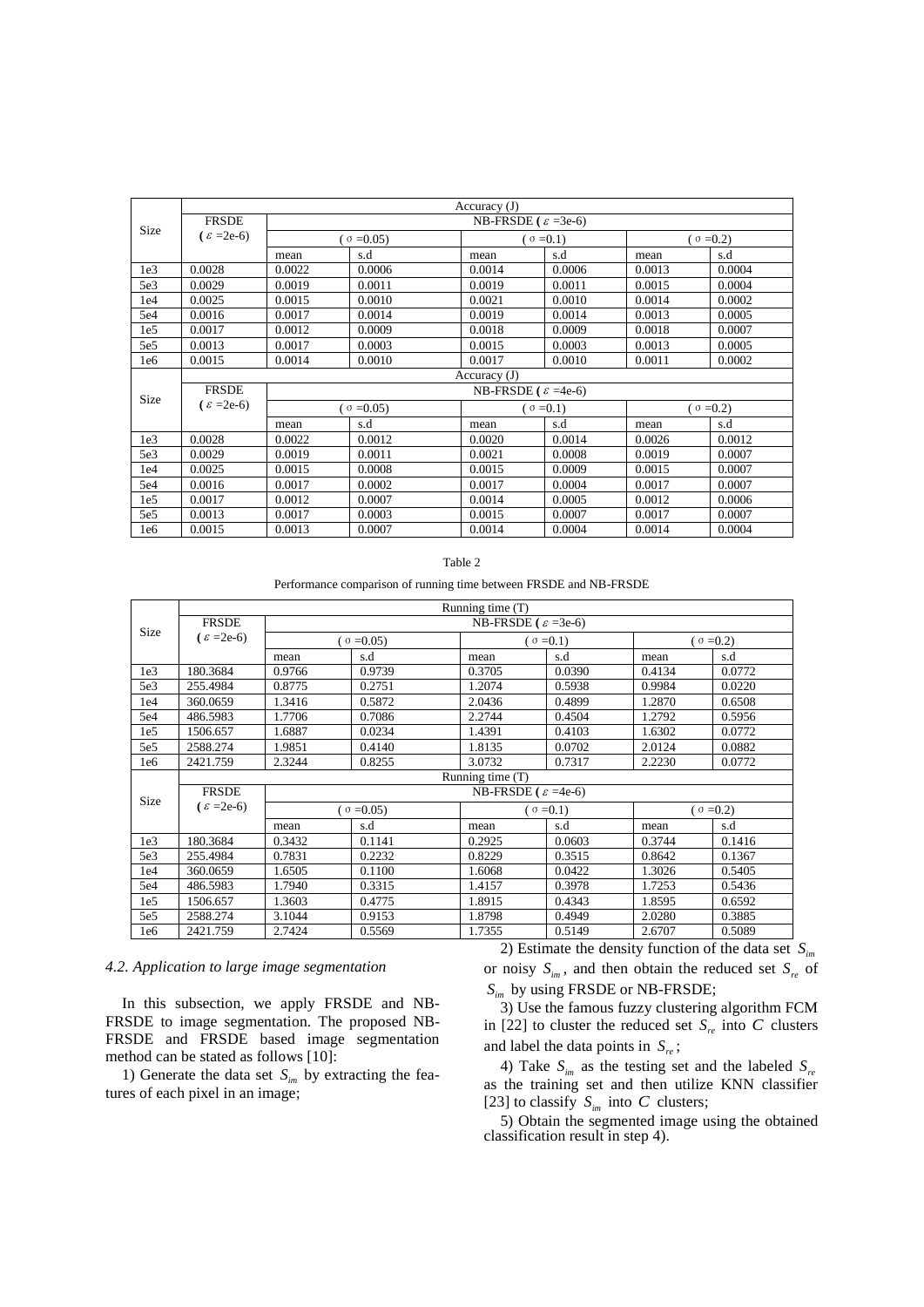In our experiment, HSV features of a color image are extracted to generate the corresponding data set. In the above step 4), we set  $k = 1$  for KNN classifier. Two color images, as shown in Fig. 2, are adopted for this experiment. The sizes of Fig.2 (a) and (b) are 426\*527\*3 and 223\*350\*3, respectively. For each image, it is partitioned into three sections.

Fig. 3 and Table 3 show the segmented results. From Fig. 3, we can see that these two methods can obtain comparable segmentation results on the adopted images. However, from Table 3, it can be easily found that for these images, the NB-FRSDE based method has an obvious advantage over the FRSDE based method in running time.



Fig. 2 The adopted images for segmentation.



Fig. 3 The segmentation results by two methods: (a) and (b) obtained by FRSDE based method; (c) and (d) obtained by NB-FRSDE based method.

#### Table 3

Performance comparison between FRSDE and NB-FRSDE on running time.

| <b>Running time</b> $(T)$ |                     |  |  |
|---------------------------|---------------------|--|--|
|                           | NB-FRSDE ( $\sigma$ |  |  |

|         |          | mean     | s.d    |
|---------|----------|----------|--------|
| Image   | 308.1955 | 154.1393 | 7.4803 |
| lmage : | 301.5655 | 160.0414 | .6748  |

## **5. Conclusions**

In this study, it is revealed that the random Gaussian white noise manually added to the original data will result in a speedup of FRSDE density estimator where a much larger value of  $\epsilon$  can be used to obtain the equivalent approximation performance that only can be obtained by FRSDE based on the original data with a smaller value of  $\epsilon$ . The experimental studies on density estimation and the application on to image segmentation also demonstrate this advantage.

Although the proposed NB-FRSDE has demonstrated the promising performance, many further works can be done in depth. For example, the following several aspects deserve the further study.

(1) When a larger value of  $\epsilon$  is adopted for NB-FRSDE, how to determine the most appropriate value is still an open problem.

(2) Large scale datasets are becoming main data sources for many modeling tasks [20, 21]. How to use the proposed method for different application scenarios with large scale data is still a challenge work.

(3) For complicated modeling scenarios, transfer learning and multi-view learning are attracting more and more attentions. Thus, it is also a very valuable work to integrate the proposed method with transfer learning and multi-view learning techniques and develop the corresponding new methods.

#### **Acknowledgements**

This work was supported in part by the General Research Fund of the Hong Kong Research Grants Council (PolyU5134/12E), the National Natural Science Foundation of China (61170122, 61272210), the Ministry of Education Program for New Century Excellent Talents (NCET-120882), the Fundamental Research Funds for the Central Universities (JUSRP51321B), and the Outstanding Youth Fund of Jiangsu Province (BK20140001).

#### **References**

[1] B.W. Silverman, *Density Estimation for Statistics and Data Analysis Chapman and Hall*, CRC press, 1986.